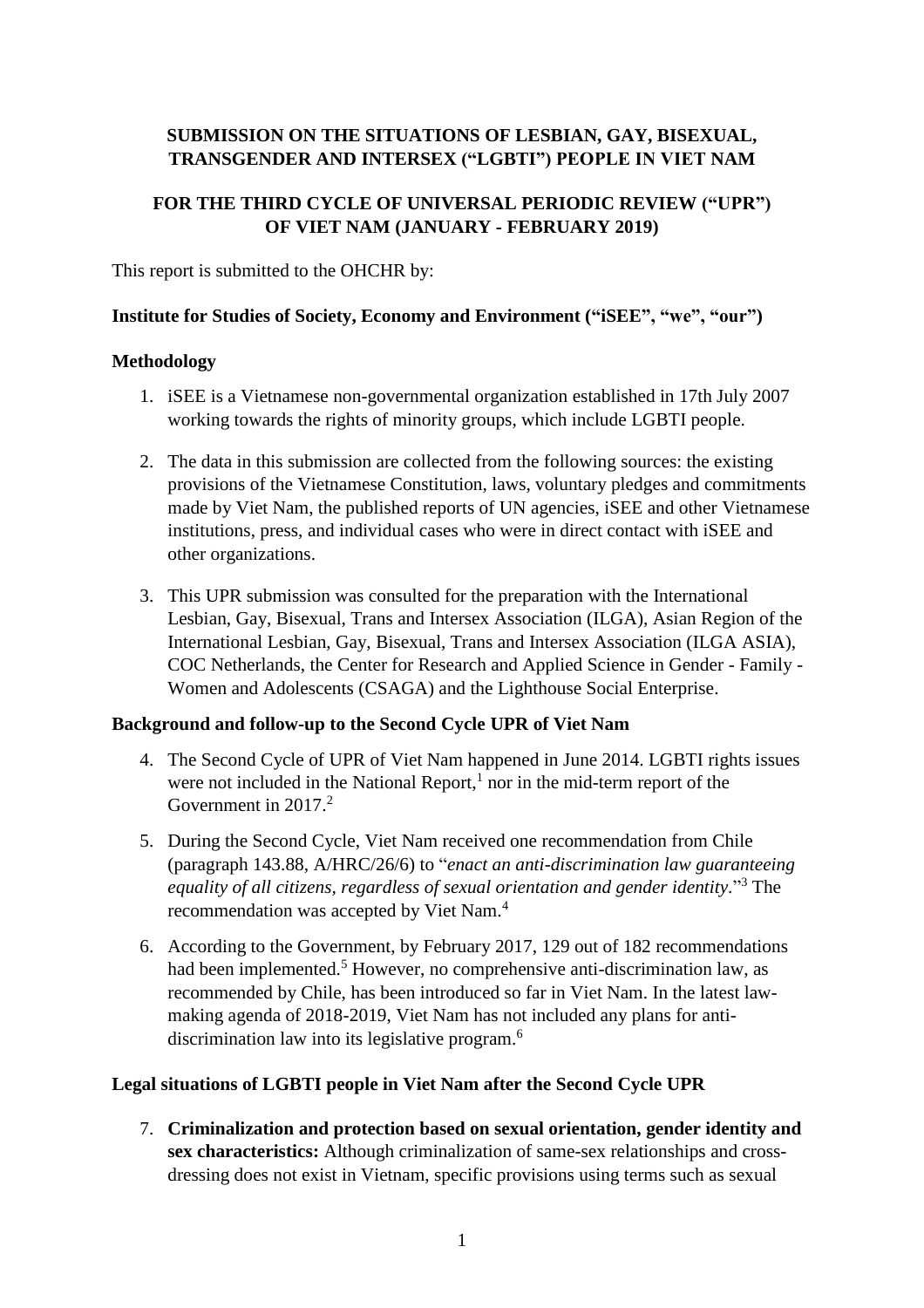orientation, gender identity have never been enacted. Vietnam's Constitution of 2013, provides that "*all citizens are equal before the law*."<sup>7</sup>

- 8. **Sexual orientation rights:** In 2014, the Law on Marriage and Family removed the ban on same-sex marriage, yet did not recognize it, and removed all fines related to same-sex weddings or ceremonies. <sup>8</sup> This leaves same-sex couples without any legal protection. Adoption is limited "*for a single parent or a couple of husband and*  wife."<sup>9</sup>
- 9. **Gender identity rights:** Before 2015, the law prohibited gender affirmative surgery and gender marker change. When the Civil Code 2015 was passed, it legalized gender affirmative surgery and gender marker change.<sup>10</sup> Although the Civil Code took effect in 2017, it will need a Law on Transgender to implement these regulations. However, this is not officially scheduled in the law-making agenda of the National Assembly as of 2018-2019.
- 10. **Sex characteristic rights:** The new Civil Code of 2015 reiterated the regulation in Decree 88/ND-CP/2008 on people who are born with intersex status.<sup>11</sup> A young intersex person may have to undergo sex change surgery without their consent, $12$ creating a risk that their assigned gender might not match with their gender identity, as well as other short-term and long-term health problems.<sup>13</sup>
- 11. **LGBTI people in prison:** The Law on Temporary Custody and Detention of 2015 has been discussed with regards to inclusion of LGBTI people with a positive attitude.<sup>14</sup> LGBTI people can be confined in a separate place to protect them against harassment and sexual attacks. However, there is no official record on how this law has been implemented in reality.
- 12. **LGBTI people and sexual violence:** In 2015, a new Penal Code was passed whereby the crime of rape and sexual attack was extended to include any forced sex activities between two people. The Penal Code took effect in first day of 2018.<sup>15</sup>
- 13. **LGBTI people and basic freedom:** A law on association and a law on peaceful assembly and demonstration have been in discussion for decades but never come to reality, which pose obstacles for LGBTI community in the mobilization of resources.

## **Situations of discrimination based on sexual orientation and gender identity**

- 14. In our 2015 survey, one in three respondents stated that they feel they had been subject to discrimination because of their sexual orientation and/or gender identity within the last 12 months. In general, throughout the study, transgender people, both trans men and trans women, are always the ones who experience the highest degree of discrimination. Families, schools, and workplaces are the environments where discrimination most occurs against LGBTI people.<sup>16</sup>
- 15. Amongst those who had been discriminated within the last 12 months, 4.5% reported that they were physically assaulted, 8.4% were threatened with physical assault, 1.9% were sexually assaulted, and 2.2% were threatened with sexual assault. In particular, for cases of physical assault, there were 19 cases where LGBTI people were attacked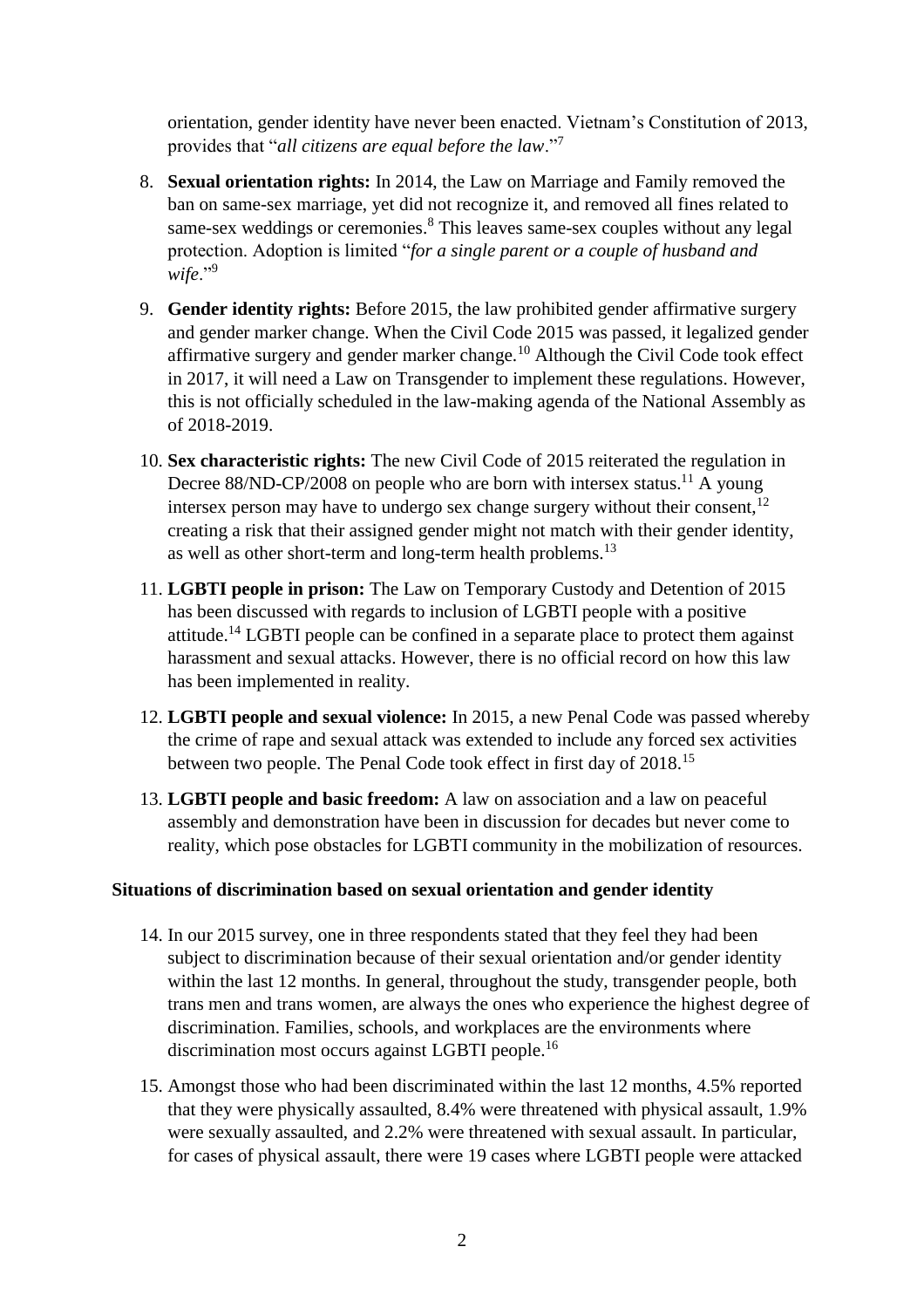by someone at school, 14 cases by family members, 11 cases by perpetrators at the workplace, 1 case by a police officer, and 15 cases by unknown perpetrators.<sup>17</sup>

- 16. Three-fourth of respondents who identify as LGBTI persons have no knowledge about which law in Vietnam could be used to protect them from discrimination.<sup>18</sup> Only 2% of the respondents who had been discriminated in the last 12 months expressed that they reported the incidents to the police, civil defense force, or local authorities. Amongst 98% of those who decided not to report with the authorities, the main reason given is viewing the incident as minor and frequently occurring (63.7%). The next popular reasons are that they did not believe the incident would be resolved (46.7%), embarrassment and not wishing to disclose information about themselves (26.3%) and fear of reaction from the police  $(17.7\%)$ .<sup>19</sup> The government has a legal aid system for disadvantaged groups, such as the poor, children and women survivors of domestic violence, but it does not include LGBTI.<sup>20</sup>
- 17. There are 5.1% of respondents choosing to report the incidents to LGBTI advocacy groups. Only a few respondents decided to work with counsels, press corps, friends, or relatives. Nearly one-tenth (9.4%) of the respondents decided to share about their discrimination incidents on social media sites as Facebook and YouTube.<sup>21</sup>
- 18. iSEE received and gave support for seven cases of human rights violations in first half of 2017: one on a cancelation of a same-sex wedding, four on domestic violence against LGBTI persons, and two on discrimination against LGBTI students in schools. There are four cases that LGBTI who living with HIV were disclosed their HIV statuses or forced to quit their jobs.<sup>22</sup> The LGBT hotline of CSAGA received 280 cases on discrimination, domestic violence (from June 2017 to June 2018) with popular issues such as "gay cure" by visiting fortune teller, beating, isolation or forced marriage.<sup>23</sup>

#### **LGBTI people and sexual health rights in Viet Nam**

- 19. In the National Strategic Plan on HIV/AIDS Prevention (Vision 2020, 2030), men who have sex with men are listed in the key populations for intervention.<sup>24</sup> The Intervention and Harm Reduction Program in the National Strategic Plan on HIV/AIDS Prevention mentions interventions on men who have sex with men: an increase in the percentage of MSM at high risk who are able to access HIV prevention programs from 60% in 2015 to 70% in 2020; an increase in the percentage of MSM who use condoms in the latest time with their male partner from 80% in 2015 to 90% in 2020; an increase in the percentage of MSM who receive a HIV test and know the result within the last 12 months from 50% in 2015 to 80% in 2020; a decrease in the prevalence rate of HIV infected MSM from under 10% in 2015 and continuing to restrain this rate until 2020.<sup>25</sup> While limited data exists on MSM, new efforts are underway to better understand this aspect of the epidemic.
- 20. Vietnam supports and pledges to do their level best to ensure successful implementation of the 2030 Agenda and the Sustainable Development Goals  $(SDGs)^{26}$  to end AIDS by 2030. Vietnam is among first countries joining the UN 90-90-90 goal, which has targets for 90% of all people living with HIV to know their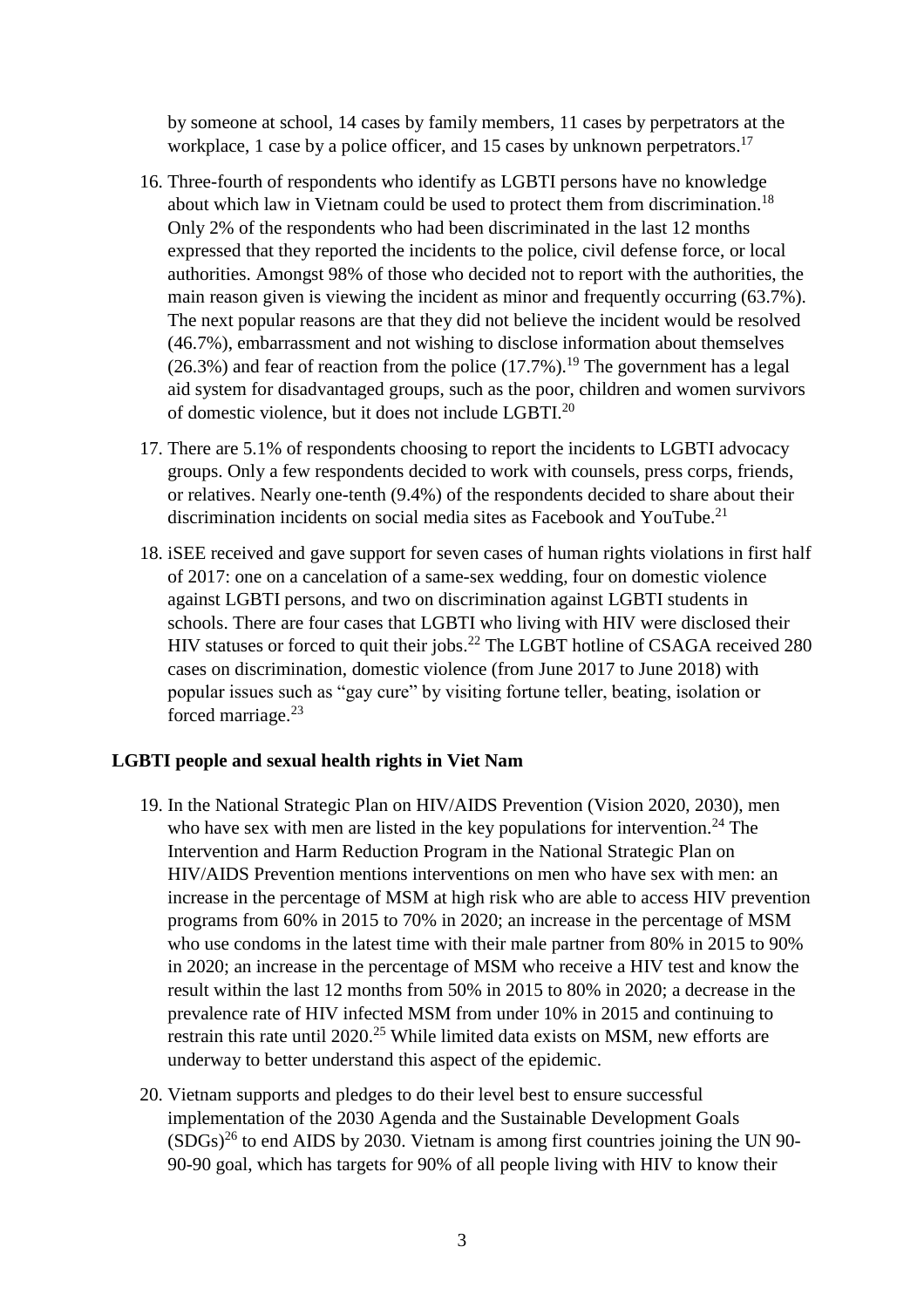HIV status, 90%of all people with diagnosed with HIV to receive sustained antiretroviral therapy, and 90% of all people receiving antiretroviral therapy to have viral suppression by  $2020.^{27}$ 

- 21. Anti-retroviral treatment for people living with HIV/AIDS has been paid for by health insurance since January 2019, instead of from international donors in the past. In the past, HIV/AIDS treatment was free, so health insurance was not required to receive treatment. The rate of people living with HIV with health insurance in 2017 was about 50%. 28
- 22. The Penal Code of 2015, which took effect in 2018, regulates the crime of spreading HIV to other people. Compared to the previous Penal Code, it has outlawed the crime in case "the victim knows about the status of the HIV carrier and agrees to have sex with them."
- 23. The law does not ban blood donation from men who have sex with men. However, there are cases on media that blood donation from men who have sex with men were rejected.<sup>29</sup>
- 24. In Viet Nam, although compulsory testing is generally prohibited, exceptions exist under the law for certain occupations for which job applicants or employees may be required to undergo tests, e.g. flight crews and special occupations in the security and defense domains.<sup>30</sup>
- 25. Stigma, discrimination, and depression have been found to be associated with engaging in HIV-related risky behaviors such as unprotected sex, drug use, or having sex while on drugs. Most men who have sex with men in Vietnam try to keep their sexual identities and behaviors a secret.<sup>31 32</sup>

## **Recommendations for the Government of Viet Nam for the Third Cycle of UPR**

We call on the Government of Viet Nam to:

- 22.1. Implement the recommendation 143.88 made by Chile (A/HRC/26/6), which was accepted by Viet Nam in the Second Cycle of UPR, within two years, to pass a comprehensive anti-discrimination law that includes the prohibition of discrimination on the basis of sexual orientation and gender identity;
- 22.2. Enact the Law on Transgender, which is required by the Civil Code 2015 (Article 37), within two years, to ensure that transgender and non-binary people can have their gender marker changed on the basis of self-determination;
- 22.3. Review the Law on Marriage and Family to include same-sex couples and ensure they have the equal rights of founding a family and protection of marriage as opposite sex couples;
- 22.4. Immediately outlaw non-consensual and non-medically necessary medical interventions carried out on intersex children in the Civil Code (Article 36) and the Decree 88/ND-CP/2008, and guarantee intersex people their rights to bodily integrity and self-determination;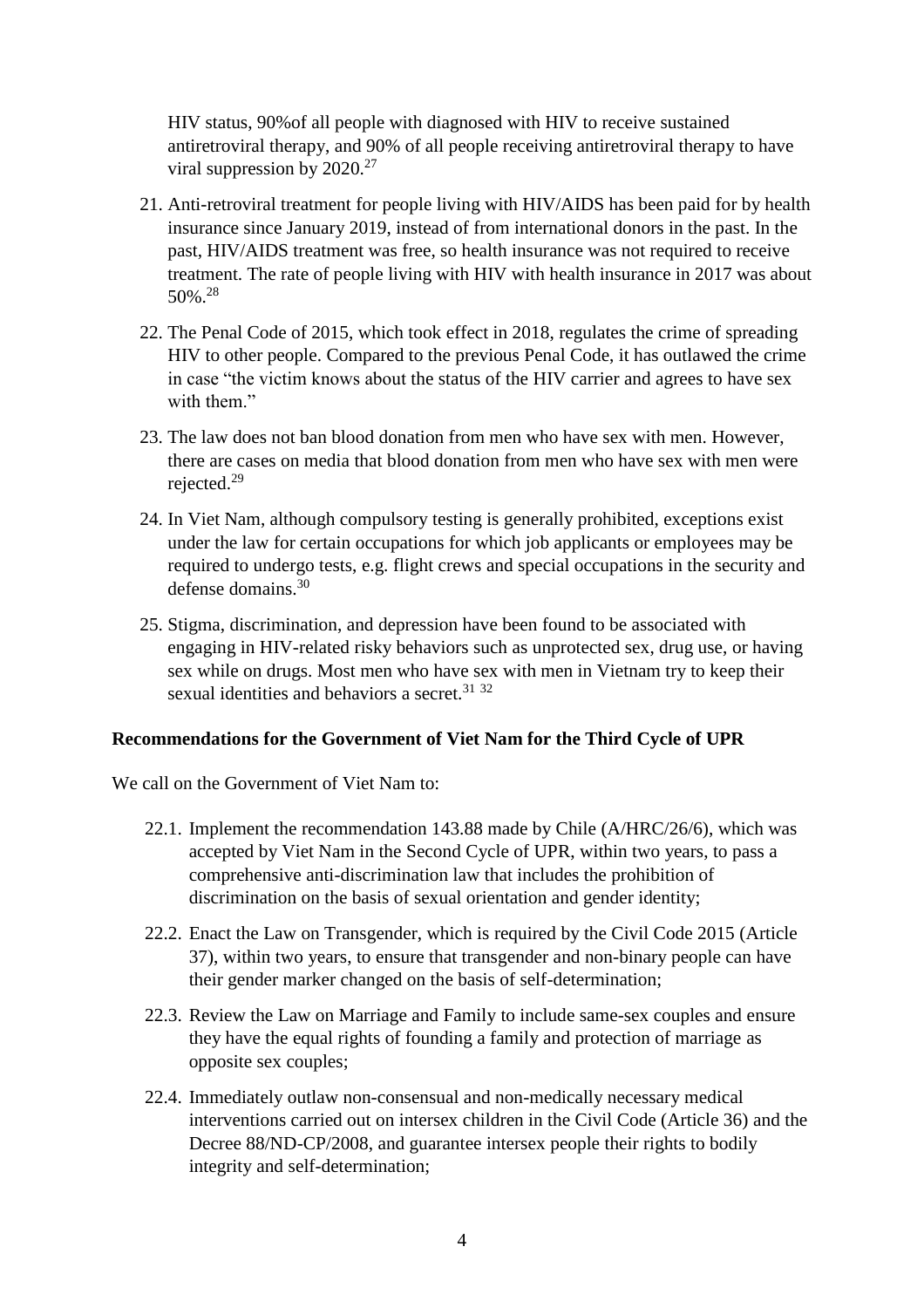- 22.5. Enact a law on freedom of association and a law on peaceful assembly and demonstration to ensure the freedom of expression of all people;
- 22.6. Include the terms "sexual orientation" and "gender identity" in clauses on equality and non-discrimination in the Revised Labor Code and other laws;
- 22.7. Include comprehensive sexuality education, that includes sexual orientation, gender identity and gender expression; and
- 22.8. Conduct awareness raising strategies about LGBTI for the entire society, especially all civil servants, including law enforcement officers.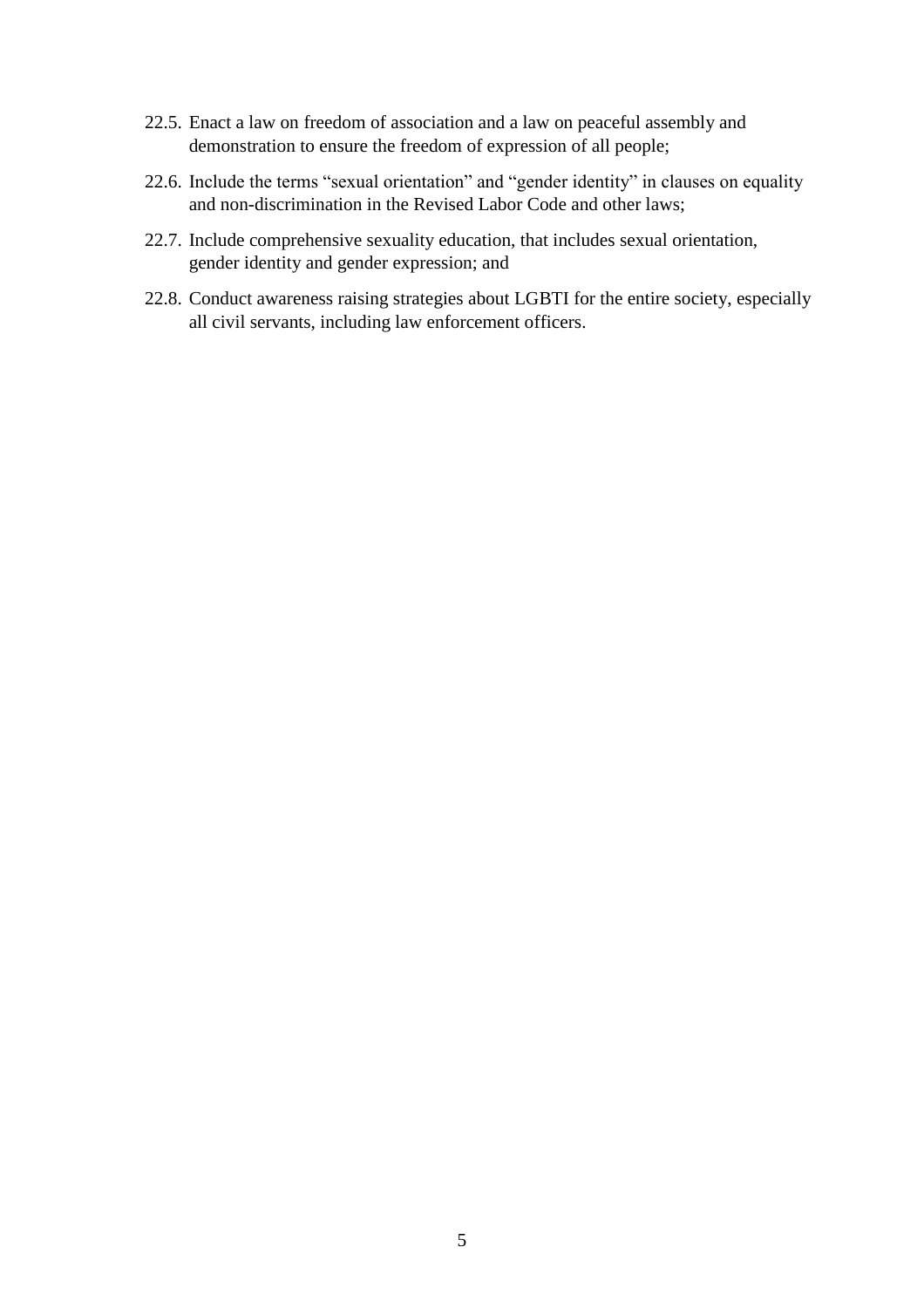## **Endnotes**

<sup>1</sup> Viet Nam, *National report submitted in accordance with paragraph 5 of the annex to Human Rights Council resolution 16/21*, A/HRC/WG.6/18/VNM/1, [https://documents-dds](https://documents-dds-ny.un.org/doc/UNDOC/GEN/G13/185/15/PDF/G1318515.pdf?OpenElement)[ny.un.org/doc/UNDOC/GEN/G13/185/15/PDF/G1318515.pdf?OpenElement,](https://documents-dds-ny.un.org/doc/UNDOC/GEN/G13/185/15/PDF/G1318515.pdf?OpenElement) accessed 11 July 2018. i

<sup>2</sup> Viet Nam Mission, *New Developments in National Legislation on Human Rights and Updates on the Implementation of 2nd UPR Cycle Recommendations accepted by Viet Nam*, [https://lib.ohchr.org/HRBodies/UPR/Documents/Session18/VN/VietNam2ndCycle.pdf,](https://lib.ohchr.org/HRBodies/UPR/Documents/Session18/VN/VietNam2ndCycle.pdf) accessed 11 July 2018.

[http://www.ohchr.org/EN/HRBodies/HRC/RegularSessions/Session26/Documents/A\\_HRC\\_](http://www.ohchr.org/EN/HRBodies/HRC/RegularSessions/Session26/Documents/A_HRC_26_6_ENG.DOC) [26\\_6\\_ENG.DOC,](http://www.ohchr.org/EN/HRBodies/HRC/RegularSessions/Session26/Documents/A_HRC_26_6_ENG.DOC) accessed 11 July 2018.

<sup>4</sup> Human Rights Council, *Report of the Working Group on the Universal Periodic Review*, A\_HRC\_26\_6\_Add.1\_VietNam\_E, paragraph 1.IV.,

[https://lib.ohchr.org/HRBodies/UPR/Documents/Session18/VN/A\\_HRC\\_26\\_6\\_Add.1\\_VietN](https://lib.ohchr.org/HRBodies/UPR/Documents/Session18/VN/A_HRC_26_6_Add.1_VietNam_E.doc) [am\\_E.doc,](https://lib.ohchr.org/HRBodies/UPR/Documents/Session18/VN/A_HRC_26_6_Add.1_VietNam_E.doc) accessed 11 July 2018.

<sup>5</sup> Supra note 2, page 13.

<sup>6</sup> Viet Nam News, *National Assembly completes fifth session's working agenda*, [http://vietnamnews.vn/politics-laws/450019/national-assembly-completes-fifth-sessions-](http://vietnamnews.vn/politics-laws/450019/national-assembly-completes-fifth-sessions-working-agenda.html#sfBWZTUgO6e5bRU3.99)

[working-agenda.html#sfBWZTUgO6e5bRU3.99,](http://vietnamnews.vn/politics-laws/450019/national-assembly-completes-fifth-sessions-working-agenda.html#sfBWZTUgO6e5bRU3.99) accessed 11 July 2018.

<sup>7</sup>*The Constitution of 2013*. Article 16.

http://www.ilo.org/dyn/natlex/natlex4.detail?p\_lang=en&p\_isn=94490&p\_country=VNM&p \_classification=01.01, accessed 11 July 2018.

<sup>8</sup> Law on Marriage on Family 2014. Article 8. [http://vbpl.vn/TW/Pages/vbpqen](http://vbpl.vn/TW/Pages/vbpqen-toanvan.aspx?ItemID=11018)[toanvan.aspx?ItemID=11018,](http://vbpl.vn/TW/Pages/vbpqen-toanvan.aspx?ItemID=11018) accessed 11 July 2018.

<sup>9</sup>*Law on Adoption.* Paragraph 3 of Article 8.

[http://moj.gov.vn/vbpq/en/lists/vn%20bn%20php%20lut/view\\_detail.aspx?itemid=10483,](http://moj.gov.vn/vbpq/en/lists/vn%20bn%20php%20lut/view_detail.aspx?itemid=10483) accessed 11 July 2018.

 $10$  The Article 37 reads, "The sex change is performed as regulated by law. Individuals who underwent surgery have the rights and obligation to register the change of civil status according to the law on civil status; have personal rights consistent with new gender as stipulated by this Code and other relevant laws." The 2005 Civil Code and Decree No. 88/2008/ND-CP is currently prohibits sex reassignment surgery (SRS) and not allow those who undergone SRS to change their legal status. http://isee.org.vn/en/Blog/Article/viet-namallows-sex-change-and-gender-marker-change

<sup>11</sup> *Civil Code 2015*. Article 36. [http://hethongphapluatvietnam.net/law-no-91-2015-qh13](http://hethongphapluatvietnam.net/law-no-91-2015-qh13-dated-november-24-2015-the-civil-code.html) [dated-november-24-2015-the-civil-code.html,](http://hethongphapluatvietnam.net/law-no-91-2015-qh13-dated-november-24-2015-the-civil-code.html) accessed 11 July 2018.

 $12$  If a person is under 9 years of age, the requirement for medical intervention and changes to documents are decided by the parents and guardians without that person's consent. If that person is between the age of 9 and 18, the requirement for medical intervention and changes to documents will need to have the consent of that person. Refer to *Form number 08, TP/HT-2012-TKTĐ,CCHT* in the attached appendix of *Circular number 05/2012/TT-BTP*.

<sup>13</sup> A case in direct contact with the Institute for the Studies of Society, Economy and Environment shares that as a child, this person was operated to define gender as male. However, when that he grows up, he has the sense that his gender identity is female.

<sup>14</sup> *Law on Temporary Custody and Detention 2015*, http://vbpl.vn/TW/Pages/vbpqentoanvan.aspx?ItemID=11047, accessed 11 July 2018, Law on Military Service 2015,

<sup>3</sup> Human Rights Council, *Report of the Working Group on the Universal Periodic Review on Viet Nam*, A/HRC/26/6, paragraph 143.88,